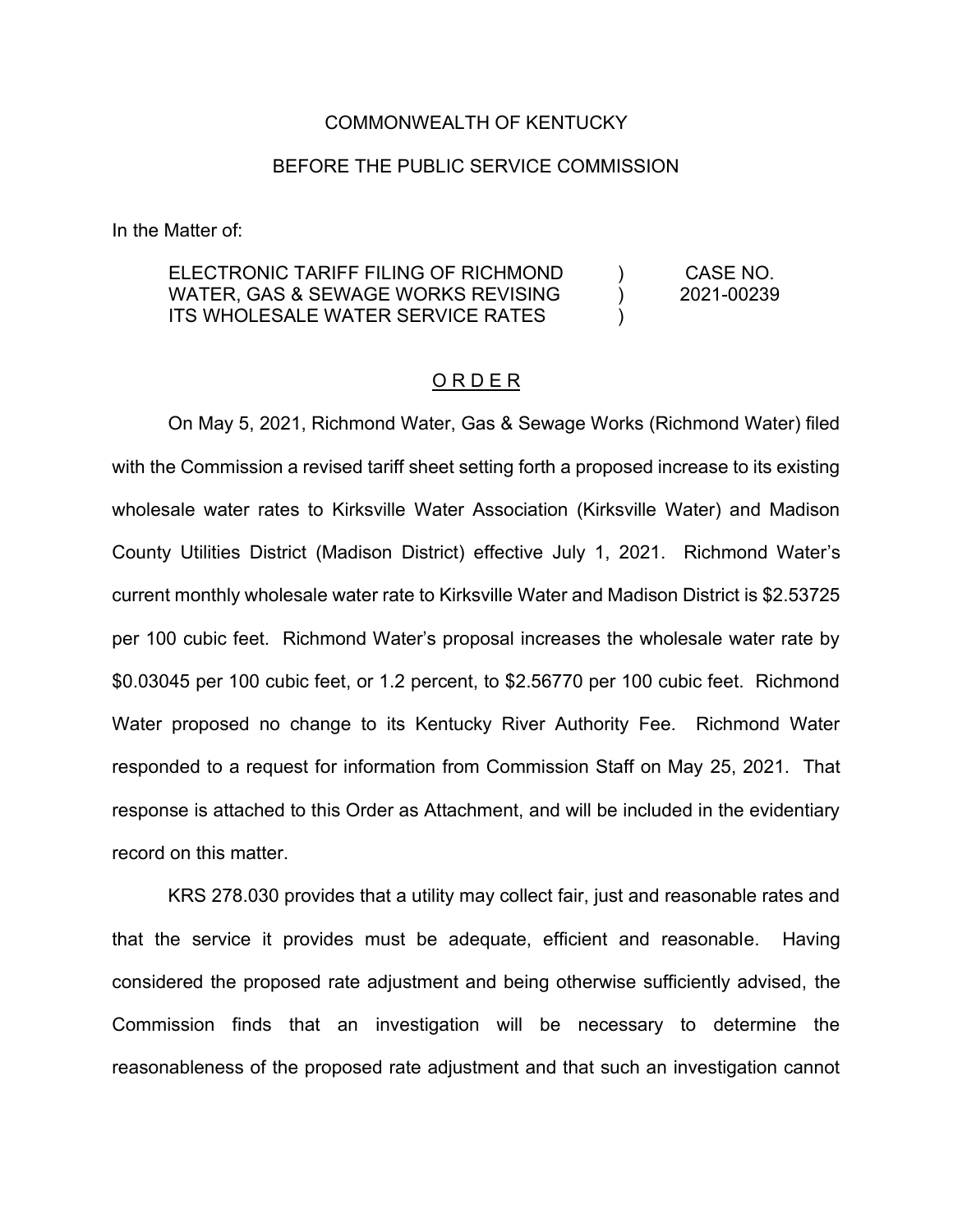be completed by July 1, 2021. Pursuant to KRS 278.190, the Commission will, therefore, suspend the effective date of the proposed rates for five months, up to and including November 30, 2021.

The Commission finds that Kirksville Water and Madison District, as wholesale purchasers of Richmond Water, have a significant interest in this proceeding and should be served with a copy of this Order and presented an opportunity to intervene in this proceeding. The Commission further finds that Kirksville Water and Madison District, or any other interested party, should file any motion to intervene, signed by counsel, no later than July 15, 2021.

The Commission finds that within seven days of the date of entry of this Order, Richmond Water should have its counsel enter an appearance into this proceeding that contains the name, address, telephone number, fax number, and electronic mail address of counsel.

As 807 KAR 5:001, Section 8, permits the Commission to direct the use of electronic filing procedures for proceedings that we initiate on our own motion, we find that electronic filing procedures should be used. As such, Richmond Water, and Kirksville Water and Madison District should they intervene, should follow the procedures set forth in 807 KAR 5:001, Section 8, when filing any document or paper in this matter. The Commission directs Richmond Water, and Kirksville Water and Madison District, should they intervene, to the Commission's March 16, 2020 and March 24, 2020 Orders in Case No. 2020-00085<sup>1</sup> regarding filings with the Commission. The Commission expects the

<sup>1</sup> Case No. 2020-00085, *Electronic Emergency Docket Related to the Novel Coronavirus COVID-19* (Ky. PSC Mar. 16, 2020), Order at 5–6. Case No. 2020-00085, *Electronic Emergency Docket Related to the Novel Coronavirus COVID-19* (Ky. PSC Mar. 24, 2020), Order at 1–3.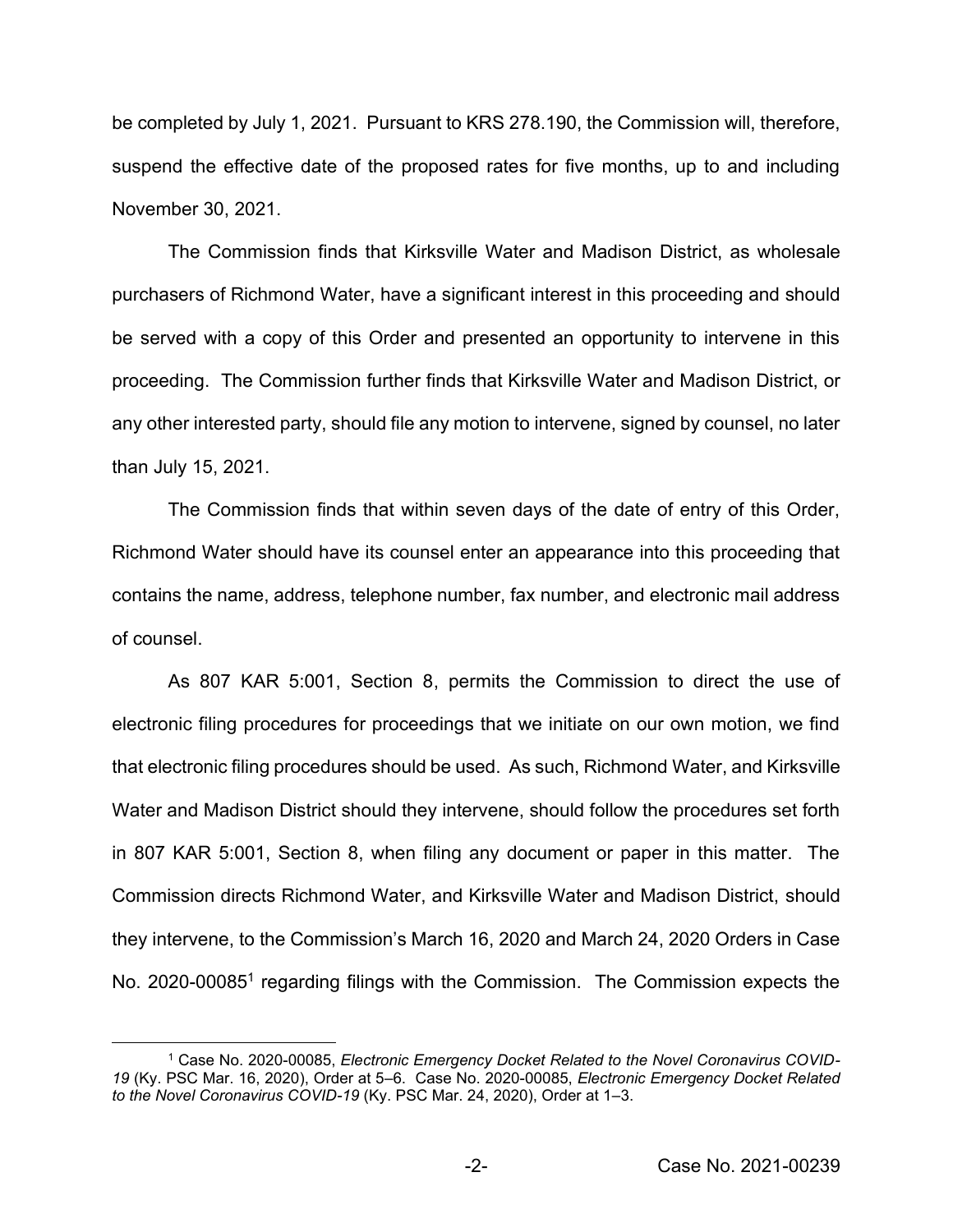original documents to be filed with the Commission within 30 days of the lifting of the current state of emergency.

The Commission further finds that a procedural schedule should be established to review the reasonableness of the proposed rates. The procedural schedule is attached hereto as an Appendix A to this Order and is incorporated herein.

IT IS THERFORE ORDERED that:

1. This proceeding is established to investigate the reasonableness of Richmond Water's proposed wholesale rate increase to Kirksville Water and Madison District.

2. Richmond Water's proposed wholesale rate is suspended for five months from July 1, 2021, up to and including November 30, 2021.

3. Kirksville Water, Madison District, or any interested party, may, by counsel, file a motion to intervene no later than July 15, 2021.

4. Richmond Water shall, by counsel, enter an appearance in this proceeding within seven days of the date of entry of this Order. The entry of appearance shall include the name, address, telephone number, fax number, and electronic mail address of counsel.

5. Unless otherwise ordered by the Commission, the procedures set forth in 807 KAR 5:001, Section 8, related to service and electronic filing of papers shall be followed in this proceeding.

6. Pursuant to 807 KAR 5:011, Section 8(9), within seven days of entry of this Order, Richmond Water shall file by electronic means a written statement that it waives any right to service of Commission orders by United States mail and that it or its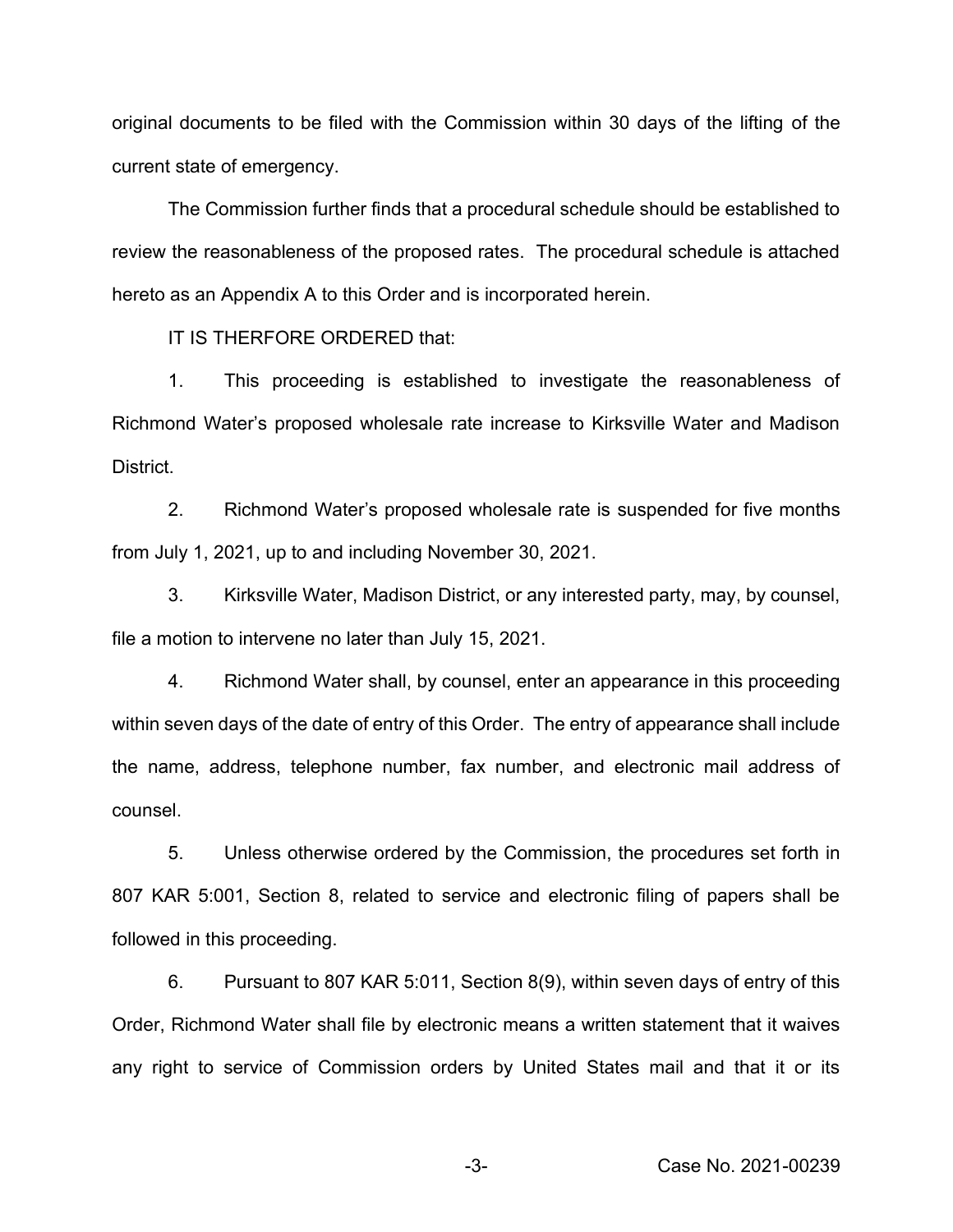authorized agents possesses the facilities to receive electronic submissions. The paper original shall be filed within 30 days of the ending of the current state of emergency caused by COVID-19.

7. Unless a party granted leave to intervene states its objection to the use of electronic filing procedures in a motion for intervention, the party shall:

a. Be deemed to have consented to the use of electronic filing procedures and the service of all papers, including Orders of the Commission, by electronic means; and

b. Within seven days of the date of entry of an Order of the Commission, granting intervention, file with the Commission a written statement that:

(1) It, or its authorized agent possesses the facilities to receive electronic transmissions; and

(2) Sets forth the electronic mail address to which all electronic notices and messages related to this proceeding should be served.

8. If a party objects to the use of electronic filing procedures and the Commission determines that good cause exists to excuse that party from the use of electronic filing procedures, service of documents on that party and by that party shall be made in accordance with 807 KAR 5:001, Section 4(8).

9. The procedural schedule set forth in Appendix A to this Order shall be followed.

10. Richmond Water shall file responses to the information request set forth in Appendix B no later than July 15, 2021.

-4- Case No. 2021-00239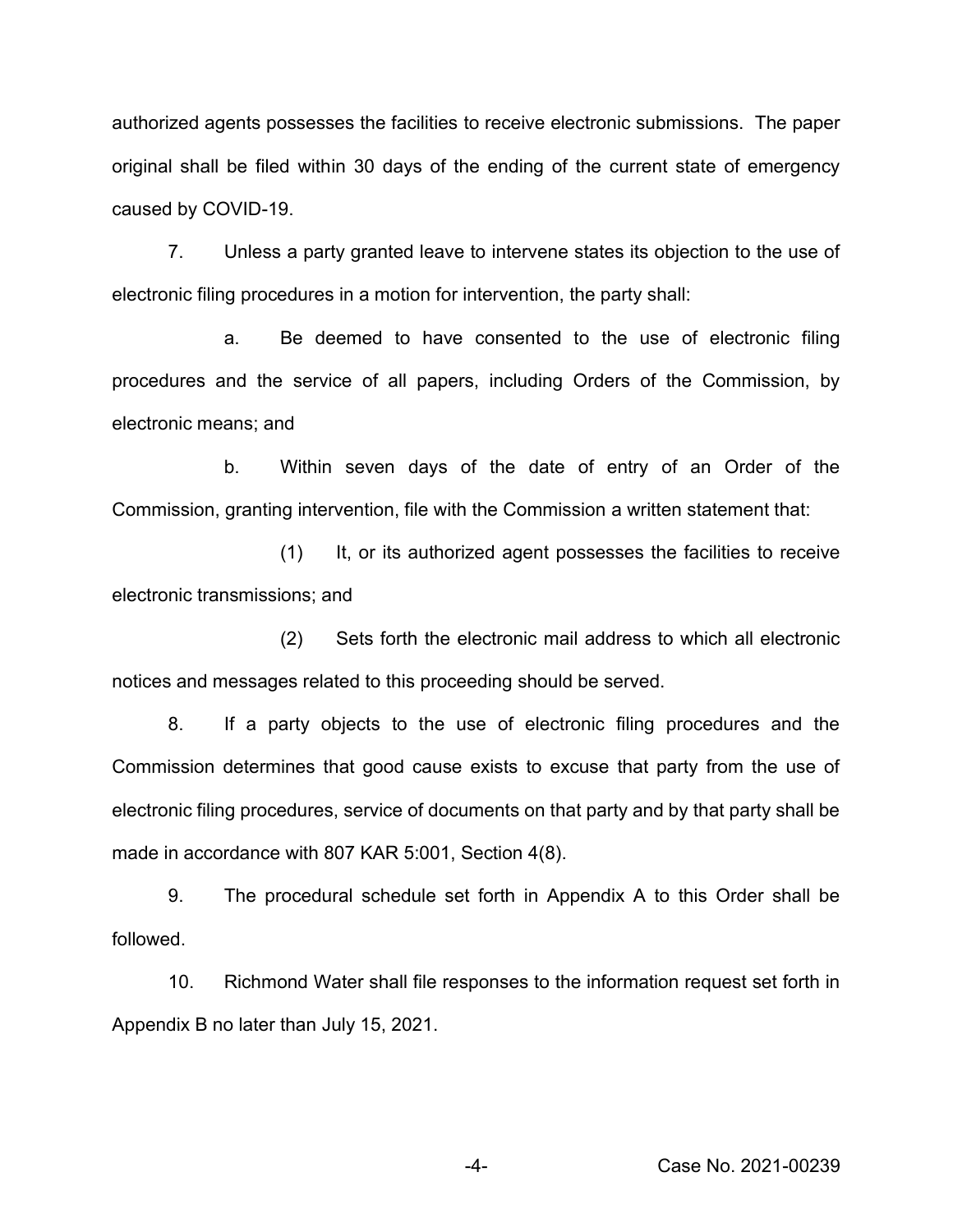11. a. Responses to requests for information in paper medium shall be appropriately bound, tabbed, and indexed. Electronic documents shall be in portable document format (PDF), shall be searchable, and shall be appropriately bookmarked. The paper original shall be filed within 30 days of the ending of the current state of emergency caused by COVID-19.

b. Each response shall include the name of the witness responsible for responding to the questions related to the information provided and shall be answered under oath or, for representatives of a public or private corporation or a partnership or an association or a governmental agency, be accompanied by a signed certification of the preparer or person supervising the preparation of the response on behalf of the entity that the response is true and accurate to the best of that person's knowledge, information, and belief formed after a reasonable inquiry.

c. A party shall make timely amendment to any prior response if it obtains information which indicates that the response was incorrect when made or, though correct when made, is now incorrect in any material respect.

d. For any request to which a party fails or refuses to furnish all or part of the requested information, that party shall provide a written explanation of the specific grounds for its failure to completely and precisely respond.

e. Careful attention should be given to copied material to ensure that it is legible. When the requested information has been previously provided in this proceeding in the requested format, reference may be made to the specific location of that information in responding to this request.

-5- Case No. 2021-00239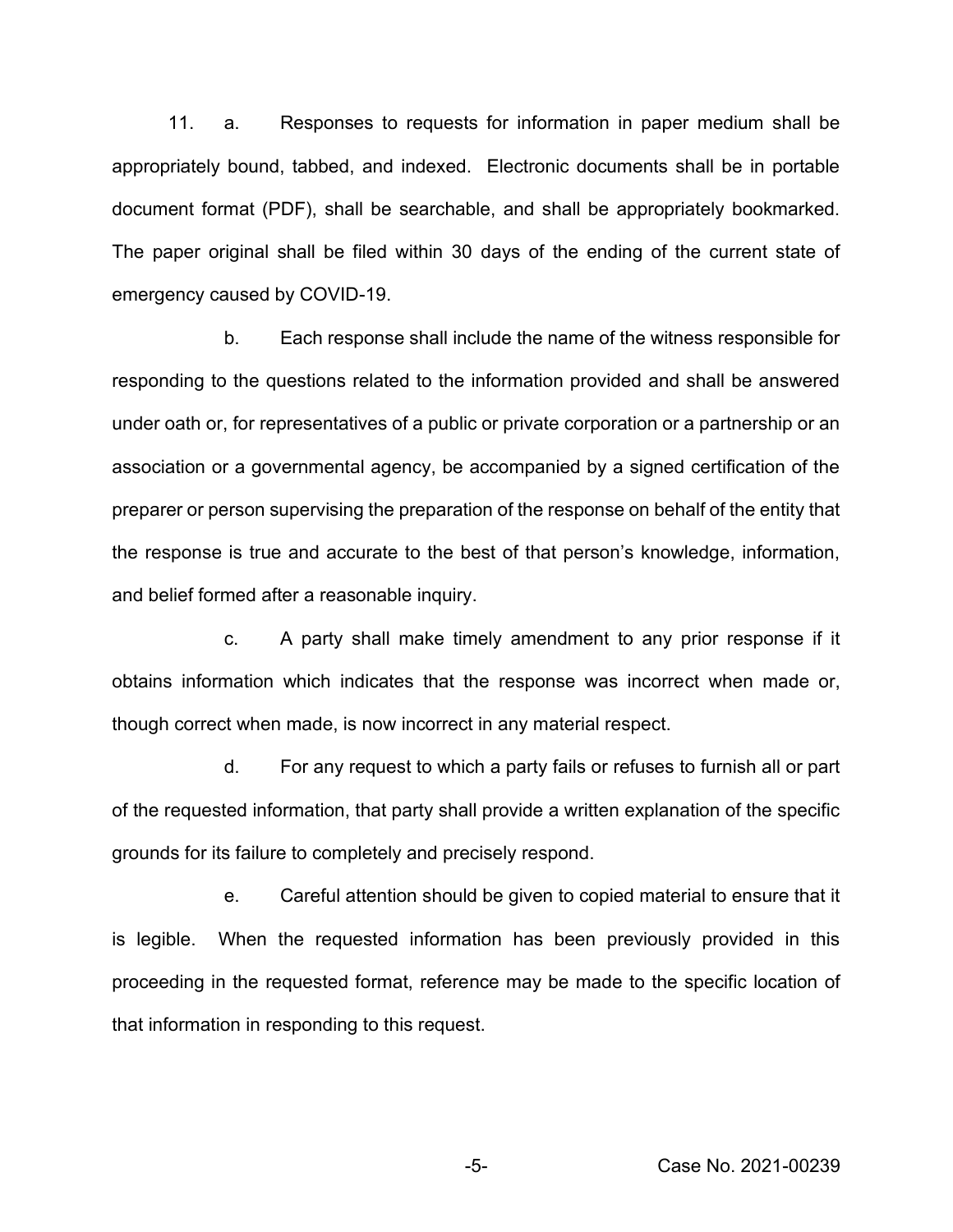f. Any party filing a paper containing personal information shall, in accordance with 807 KAR 5:001, Section 4(10), encrypt or redact the paper so that the personal information cannot be read.

12. As set forth in 807 KAR 5:001, Section 4(11)(a), a person requesting permissive intervention in a Commission proceeding is required to demonstrate either (1) a special interest in the proceeding which is not adequately represented in the case, or (2) that the person requesting permissive intervention is likely to present issues or develop facts that will assist the Commission in fully considering the matter without unduly complicating or disrupting the proceedings. Therefore, any person requesting to intervene in a Commission proceeding must state with specificity the person's special interest that is not otherwise adequately represented, or the issues and facts that the person will present that will assist the Commission in fully considering the matter. A mere recitation of the quantity of utility service consumed by the movant or a general statement regarding the potential impact of possible modification of rates will not be deemed sufficient to establish a special interest. In addition, any motion to intervene after the date established in the procedural schedule shall also show good cause for being untimely. If the untimely motion is granted, the movant shall accept and abide by the existing procedural schedule.

13. Richmond Water shall give notice of the hearing in accordance with the provisions set forth in 807 KAR 5:001, Section 9(2). In addition, the notice of the hearing shall include the following statements: "This hearing will be streamed live and may be viewed on the PSC website, psc.ky.gov"; and "Public comments may be made at the beginning of the hearing. Those wishing to make oral public comments may do so by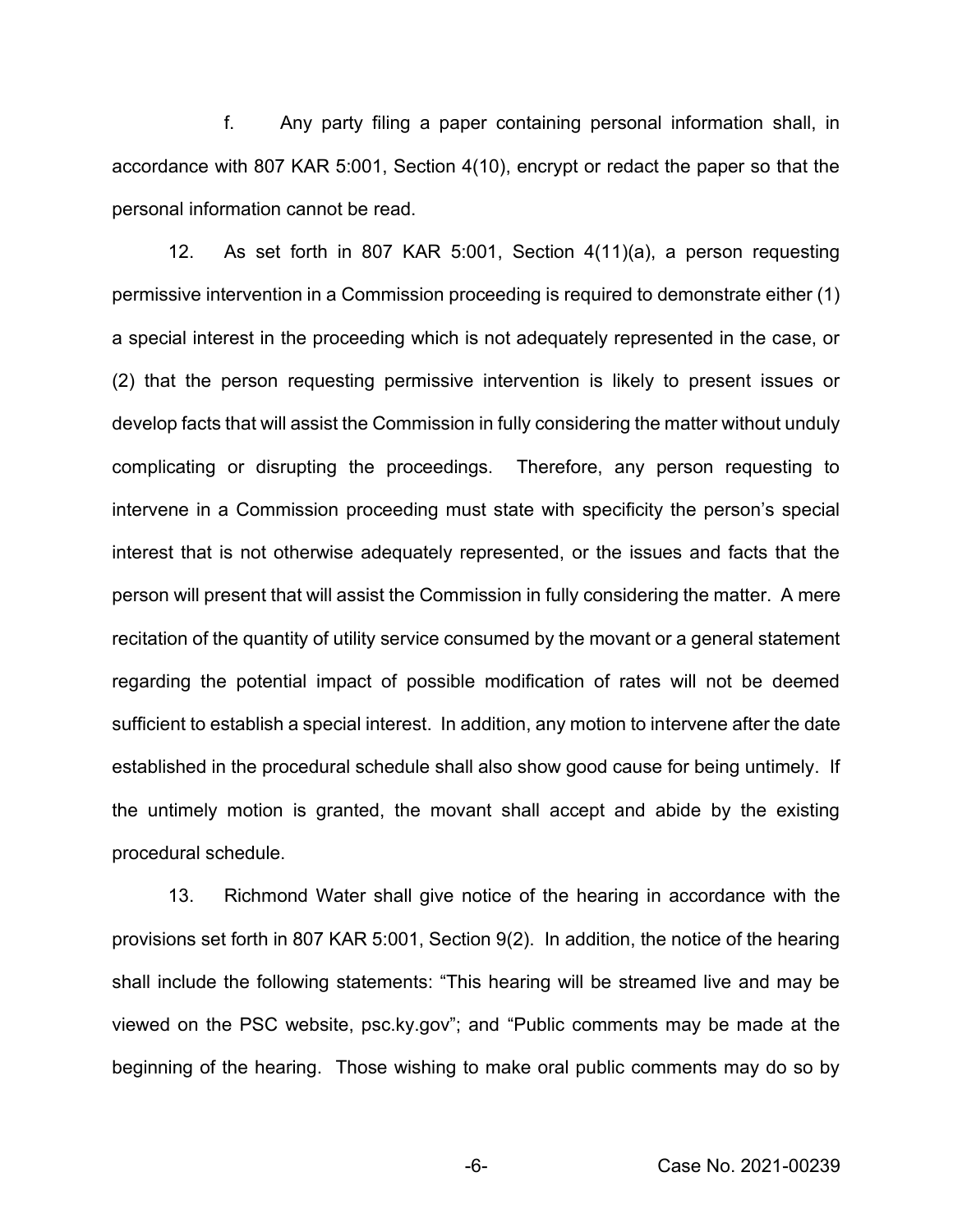following the instructions listed on the PSC website, psc.ky.gov." At the time publication is requested, Richmond Water shall forward a duplicate of the notice and request to the Commission.

14. At any public hearing in this matter, neither opening statements nor summarization of direct testimonies shall be permitted.

15. Pursuant to KRS 278.360 and 807 KAR 5:001, Section 9(9), a digital video recording shall be made of the hearing.

16. The Commission does not look favorably upon motions of continuance. Accordingly, motions for extensions of time with respect to the schedule herein shall be made in writing and will be granted only upon a showing of good cause.

17. The Executive Director shall serve a copy of this Order on Kirksville Water and Madison District.

18. Nothing contained herein shall prevent the Commission from entering further Orders in this matter.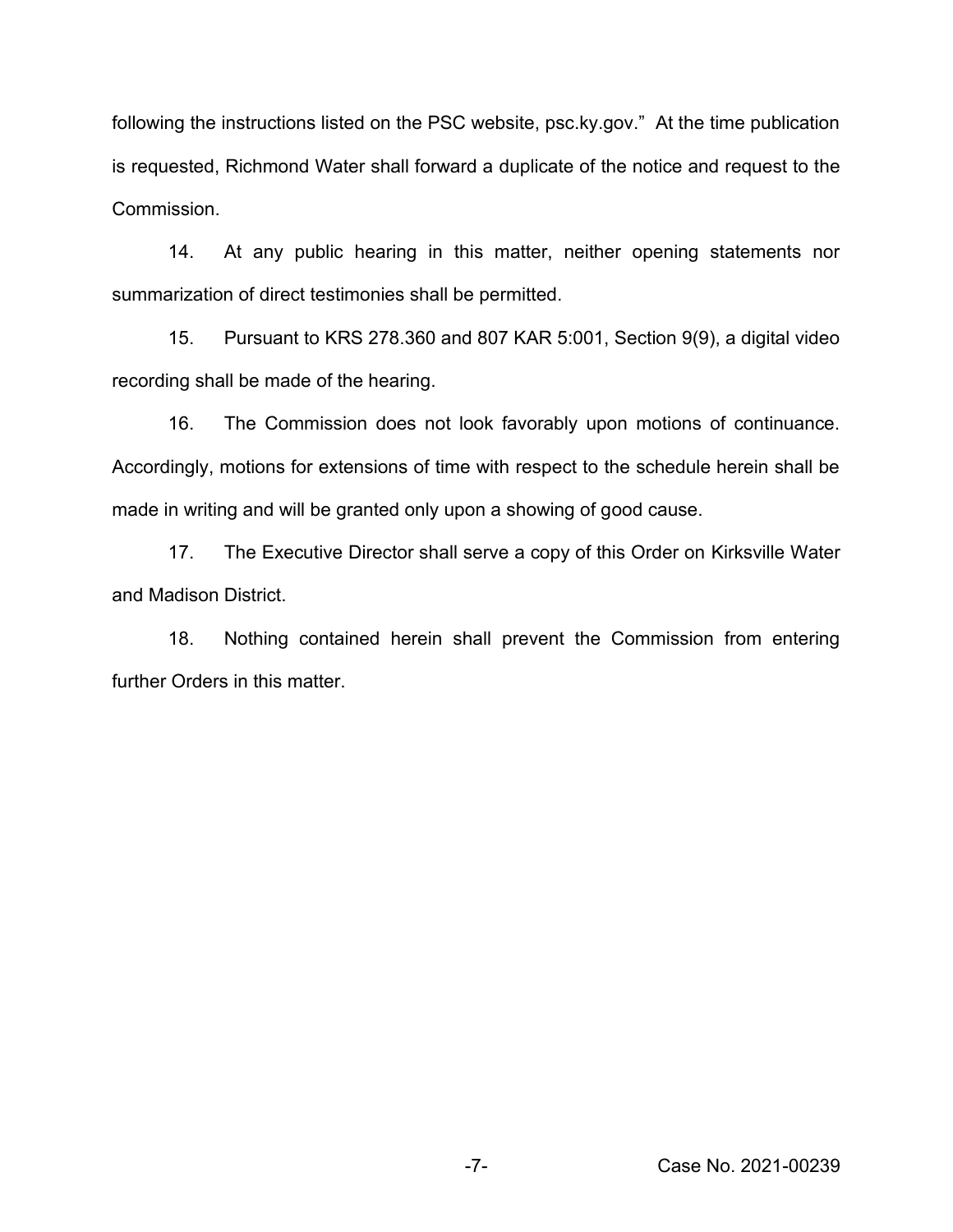By the Commission



ATTEST:

 $^{\prime}$  fridwell

Executive Director

Case No. 2021-00239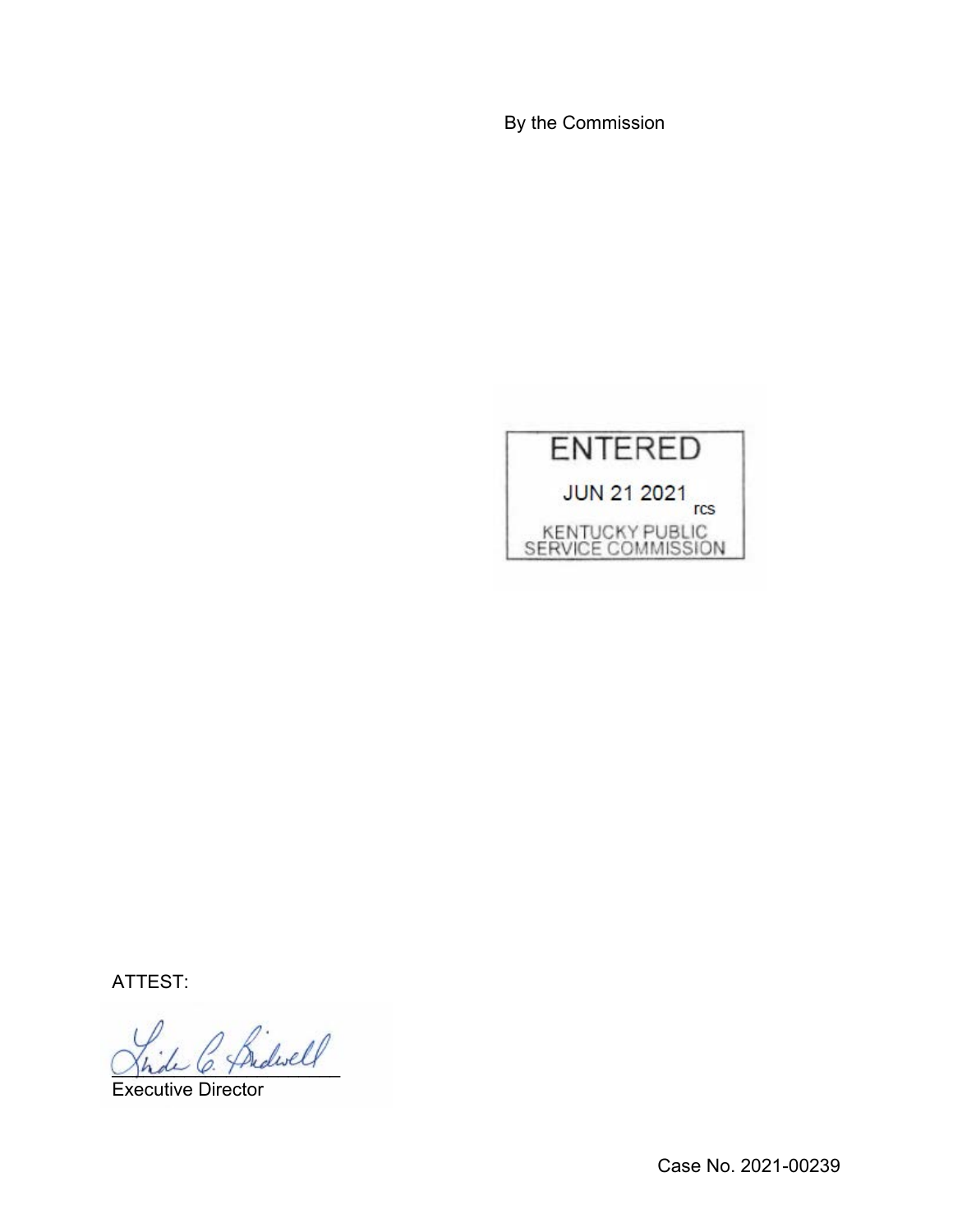# APPENDIX A

## APPENDIX TO AN ORDER OF THE KENTUCKY PUBLIC SERVICE COMMISSION IN CASE NO. 2021-00239 DATED JUN 21 2021

| Richmond Water shall file its response to the Commission's request                                            |  |
|---------------------------------------------------------------------------------------------------------------|--|
| Initial requests for information to Richmond Water                                                            |  |
| Richmond Water shall file responses to                                                                        |  |
| All supplemental requests for information to Richmond Water                                                   |  |
| Richmond Water shall file responses to supplemental requests                                                  |  |
| Intervenor Testimony, if any, in verified prepared                                                            |  |
| All requests for information to Intervenors shall                                                             |  |
| Intervenors shall file responses to requests for                                                              |  |
| Richmond Water or any Intervenor shall request either a<br>hearing or that the case be submitted for decision |  |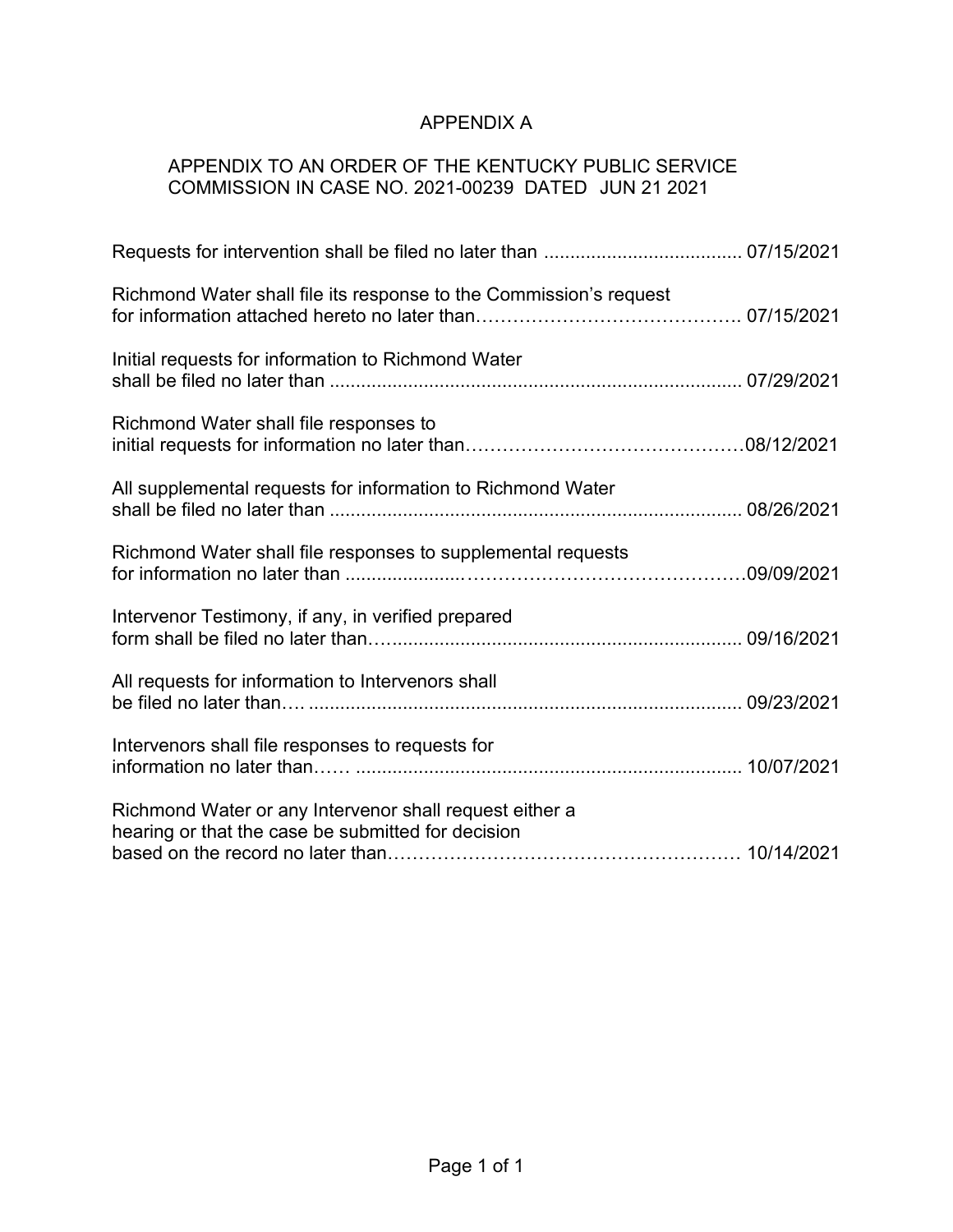#### APPENDIX B

#### APPENDIX TO AN ORDER OF THE KENTUCKY PUBLIC SERVICE COMMISSION IN CASE NO. 2021-00239 DATED JUN 21 2021

1. Provide in written verified form the direct testimony of each witness that Richmond Water intends to rely on in this matter.

2. Provide the independent auditor's reports for Richmond Water for the fiscal years ending in 2018, 2019, and 2020.

3. Confirm the fiscal year ending June 30, 2020 (Fiscal Year 2020), is the 12 month test year upon which Richmond Water bases its proposed rate adjustment and explain why this test year was chosen.

4. Provide Richmond Water's general ledgers for the Fiscal Year 2020 test year. The general ledger shall include all check registers and spreadsheets used to record and track financial transactions. If available, provide a copy of the requested general ledgers in Excel spreadsheet format with all formulas, columuns, and rows unprotected and fully accessible.

5. Provide an adjusted trial balance and audit adjustments for the Fiscal Year 2020 test year. The trial balance shall be traced and referenced directly to the general ledger requested in Item 4.

6. For each outstanding revenue bond issuance related to Richmond Water's operations, provide:

a. The bond ordinance or resolution authorizing its issuance;

b. An amortization schedule;

c. A detailed explanation of why the debt was incurred; and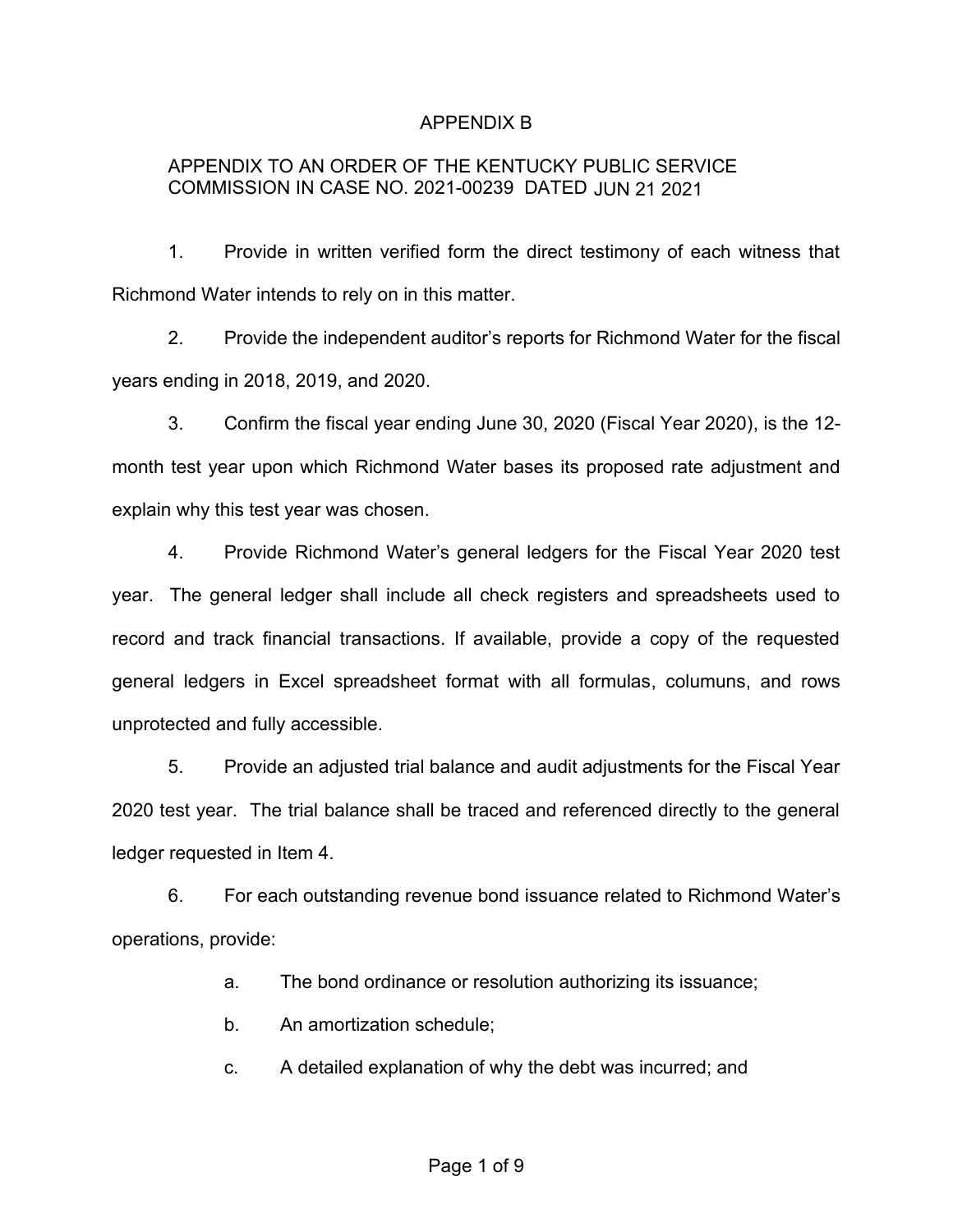d. A calculation of the annual debt service payment, including all required payments to debt service reserve accounts or funds, for each of the next three years.

7. List all persons on Richmond Water's payroll during Fiscal Year 2020. For each employee, state their job duties, total wages paid during the fiscal year, current salary or wage rate, and the percentage of work hours spent performing duties for each city division (e.g., water, sewer, police department, public works) during the fiscal year. If Richmond Water's records do not permit the allocation of an employee's work hours among city divisions, provide an estimate for each employee and explain how Richmond Water derived the estimate.

8. For each employee listed in Item 7 above, describe how Richmond Water allocated their payroll and payroll overhead charges to each city division for the proposed test year. This response shall include a detailed explanation of all allocation procedures. Payroll overhead charges include payroll taxes, health insurance premiums, pension costs, and any other employee benefit costs.

9. Using a table format, provide the following actual full-year salary information for each employee listed in Item 7 above, identified by employee number and job title, for the fiscal years 2016-2020 (in gross dollars—not hourly or monthly rates). The employee salary information for each year shall be provided in a separate table. Provide the requested tables in an Excel spreadsheet format with all formulas, columns, and rows unprotected and fully accessible.

- a. Regular salary or pay.
- b. Overtime pay.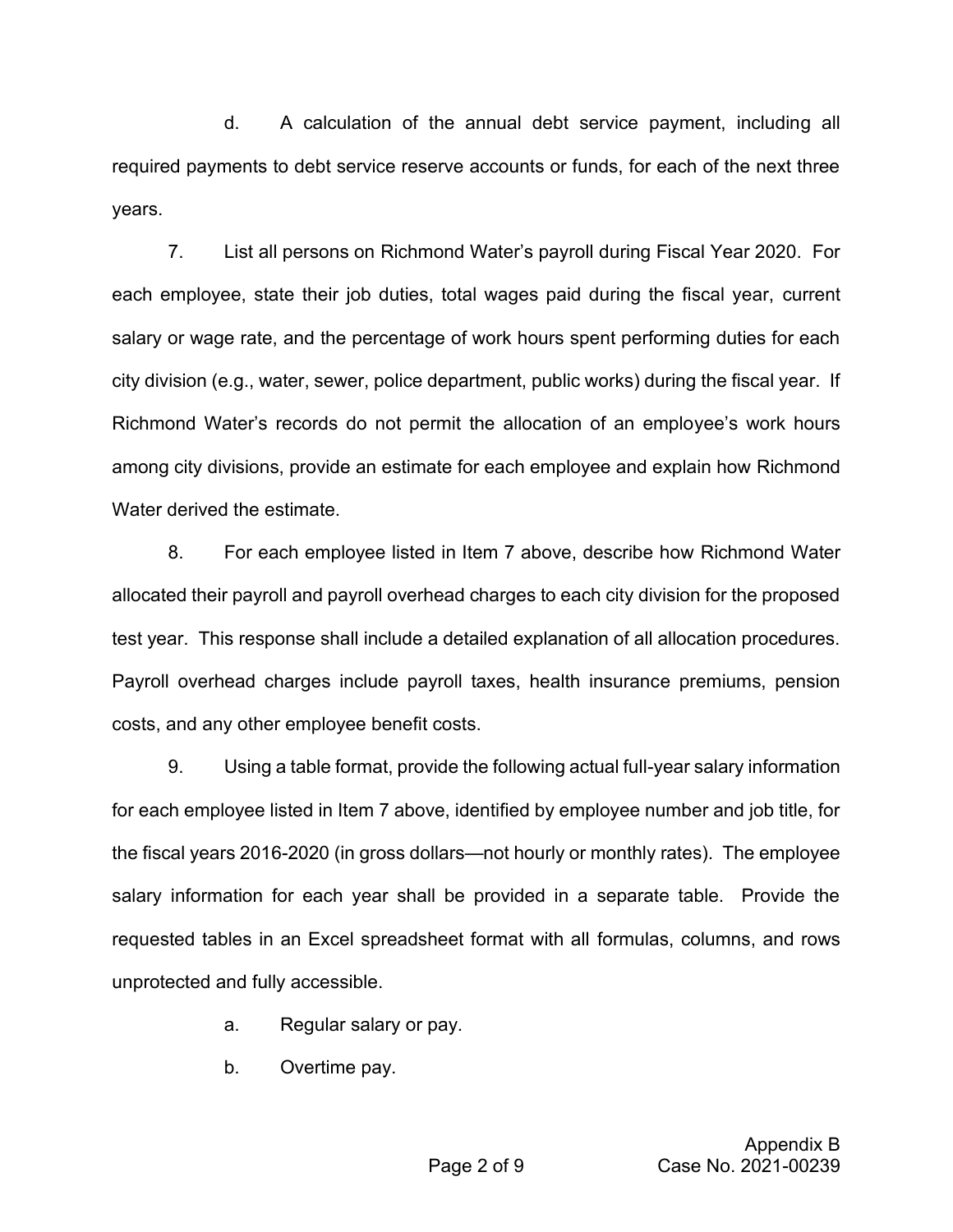c. Vacation payout.

d. Standby/Dispatch pay.

e. Bonus pay.

f. Other amounts paid and reported on the employees' W-2 (specify).

10. Using a table format, provide the regular hours and overtime hours for each employee listed in Item 7 above, for the fiscal years 2016-2020. The employee time information for each year shall be provided in a separate table. Provide the requested table(s) in an Excel spreadsheet format with all formulas, rows, and columns unprotected and fully accessible.

11. Using a table format, provide the following actual full-year benefit information for each employee listed in Item 7 above, identified by employee number and job title, for the fiscal years 2016-2020. The employee's benefit information for each year shall be provided in a separate table. Provide the requested tables in an Excel spreadsheet format with all formulas unprotected and all rows and columns fully accessible.

- a. Health care benefit cost for each employee.
	- (1) Amount paid by Richmond Water.
	- (2) Amount paid by each employee.
- b. Dental benefits cost for each employee.
	- (1) Amount paid by Richmond Water.
	- (2) Amount paid by each employee.
- c. Vision benefits cost for each employee.
	- (1) Amount paid by Richmond Water.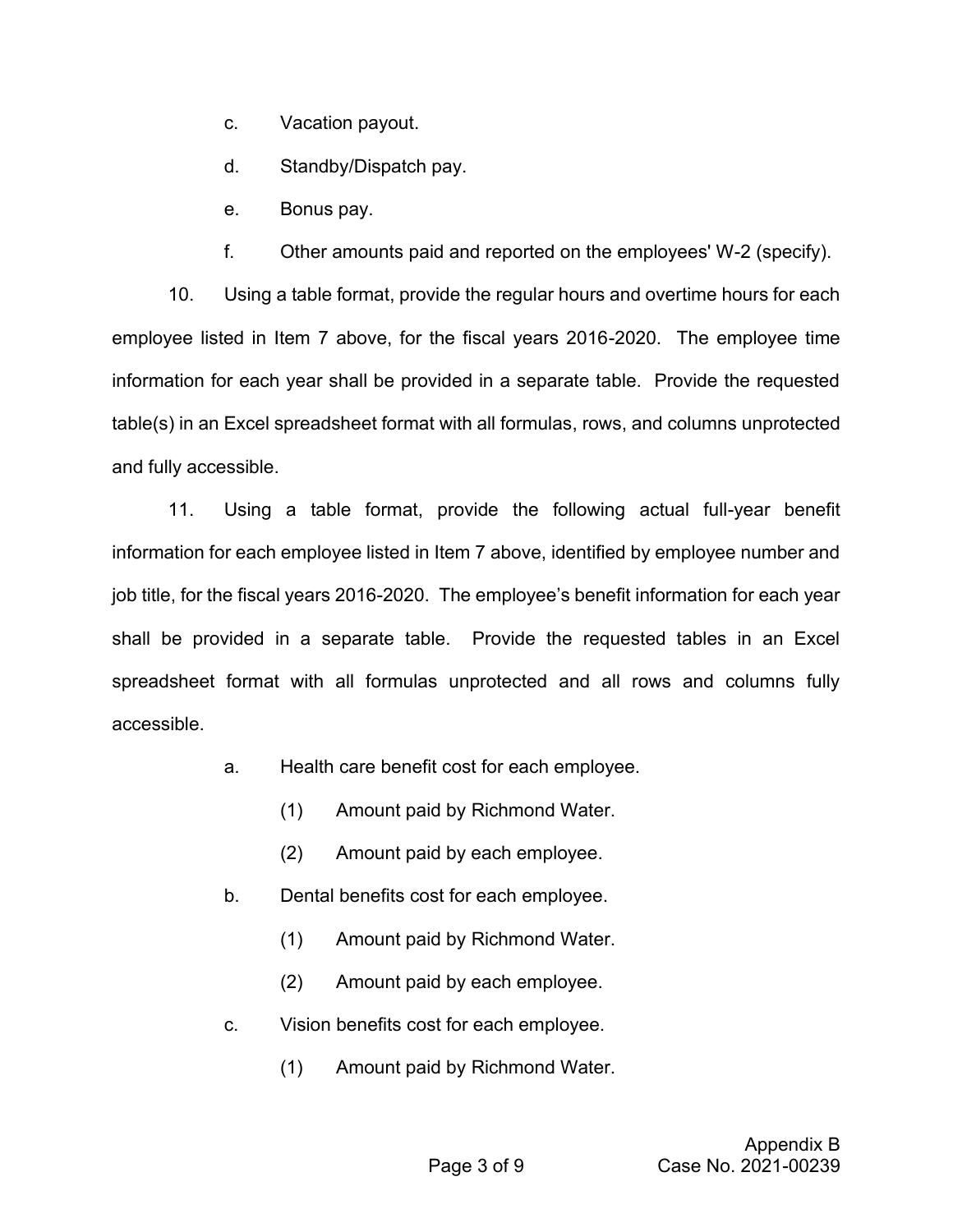- (2) Amount paid by each employee.
- d. Life insurance cost for each employee.
	- (1) Amount paid by Richmond Water.
	- (2) Amount paid by each employee.
- e. Accidental death and disability benefits for each employee.
	- (1) Amount paid by Richmond Water.
	- (2) Amount paid by each employee.
- f. Defined Contribution 401 (k) or similar plan cost for each employee.

Provide the amount paid by Richmond Water.

- g. Defined Benefit Retirement cost for each employee.
	- (1) Amount paid by Richmond Water.
	- (2) Amount paid by each employee.
- h. Cost of any other benefit available to an employee (specify).

12. Provide a listing of all health care plan categories available to Richmond Water's employees, i.e., single, married no dependents, single parent with dependents, family, etc. For each employee listed in Item 7 above, identify the type of health insurance coverage the employees are provided.

13. a. List all joint or shared costs that Richmond Water incurred during the Fiscal Year 2020. For each cost, list the vendor, total expense amount, amounts allocated per division, and the basis for allocation.

b. Describe the procedures to allocate joint and shared costs among divisions for Fiscal Year 2020.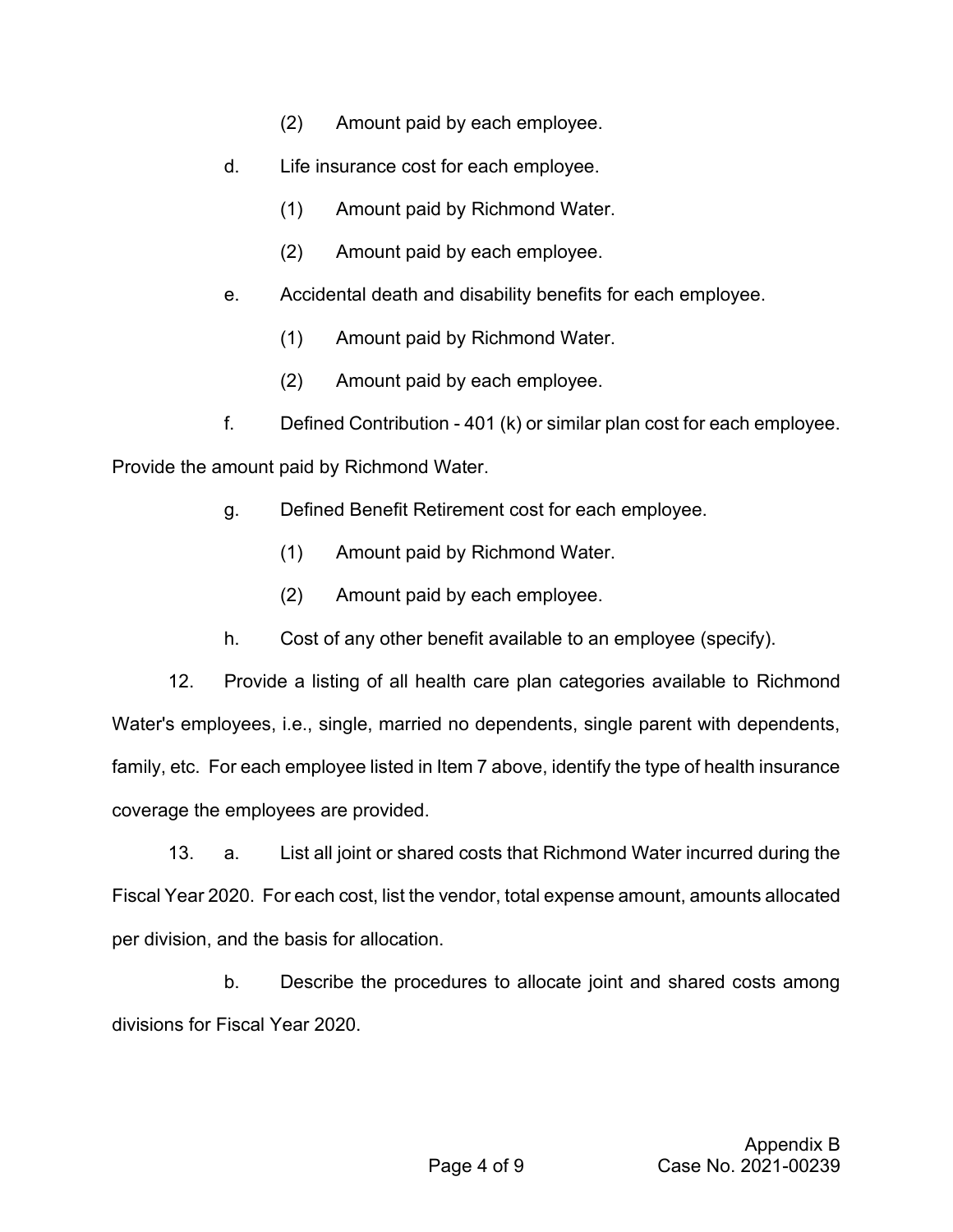14. Provide all internal memorandums, policy statements, correspondence, and documents related to the allocation of joint and shared costs.

15. Provide depreciation schedules for the water division. A separate schedule shall be provided for each division.

16. Provide the "Enterprise Funds Uniform Financial Information Report" that Richmond Water submitted to the Kentucky Department of Local Government for the fiscal years ending in 2018, 2019, and 2020.

17. a. Identify all persons or entities to which Richmond Water provides wholesale water service.

b. For each customer listed above, provide for each of the previous 24 months its monthly water usage and the amount that Richmond Water charged it for service.

|                  |                    | Miles of Line Used to |
|------------------|--------------------|-----------------------|
| Water            | <b>Total Miles</b> | to Serve Wholesale    |
| <b>Main Size</b> | of Line            | <b>Customers</b>      |
| 16"              |                    |                       |
| 14"              |                    |                       |
| 12"              |                    |                       |
| 10"              |                    |                       |
| 8"               |                    |                       |
| 6"               |                    |                       |
| 4"               |                    |                       |
| 2"               |                    |                       |

18. a. Complete the table below\*:

\*If larger sized mains are used to serve the wholesale customers, include these sized mains in the table being submitted in response to this question.

b. Explain who pays for the water main(s) that Richmond Water uses

to deliver water to Richmond Water's wholesale customer(s).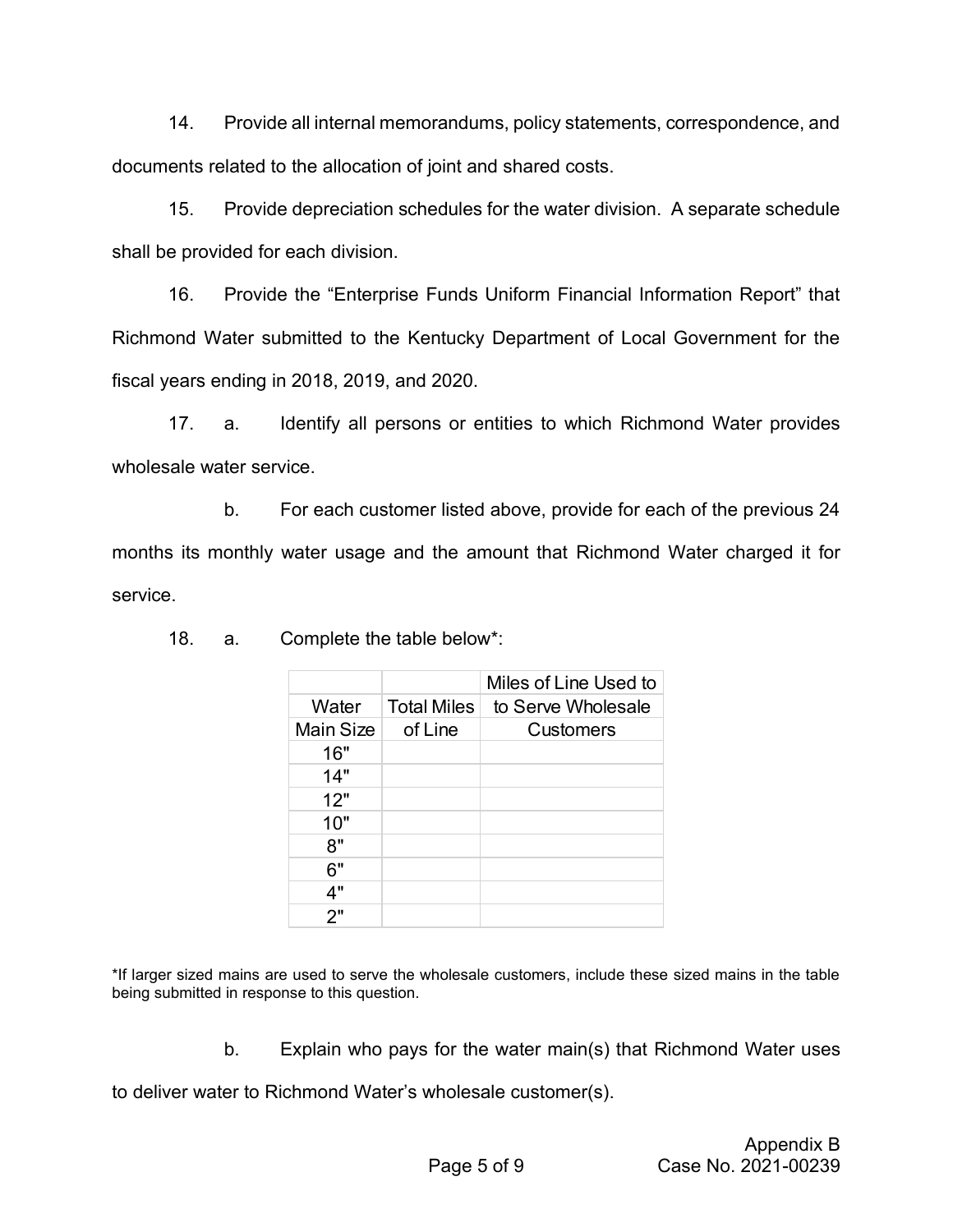19. Provide the maximum capacity of each Richmond Water water treatment plant.

a. For each of the customers listed in response to Item 17.a, state:

(1) The amount of Richmond Water's total water treatment plant capacity currently reserved for that customer; and

(2) The minimum and maximum quantity of water (in gallons) that the customer may purchase in a month under the terms of its present water purchase contract with Richmond Water.

b. Describe the changes, if any, that Richmond Water expects within the next three years in the level of water treatment capacity reserved for each of the customers listed in Item 17.a., and state the reason(s) for Richmond Water's expectations.

c. Identify the owner of the master meter(s) through which Richmond Water provides water to the customers listed in Item 17.a. Include the numbers of master meters that Richmond Water provides wholesale water service to each of the wholesale customers, and identify the party responsible (Richmond Water or wholesale customer) for maintaining these master meters.

20. Provide a system map showing all of Richmond Water 's facilities that are used to serve the wholesale customers listed in Item 17.a. This map shall show, at a minimum, all master meters, pumping stations, storage tanks, water transmission mains, and water distribution mains used to serve the customers listed in Item 17.a. The size of all mains shall be clearly indicated on this map.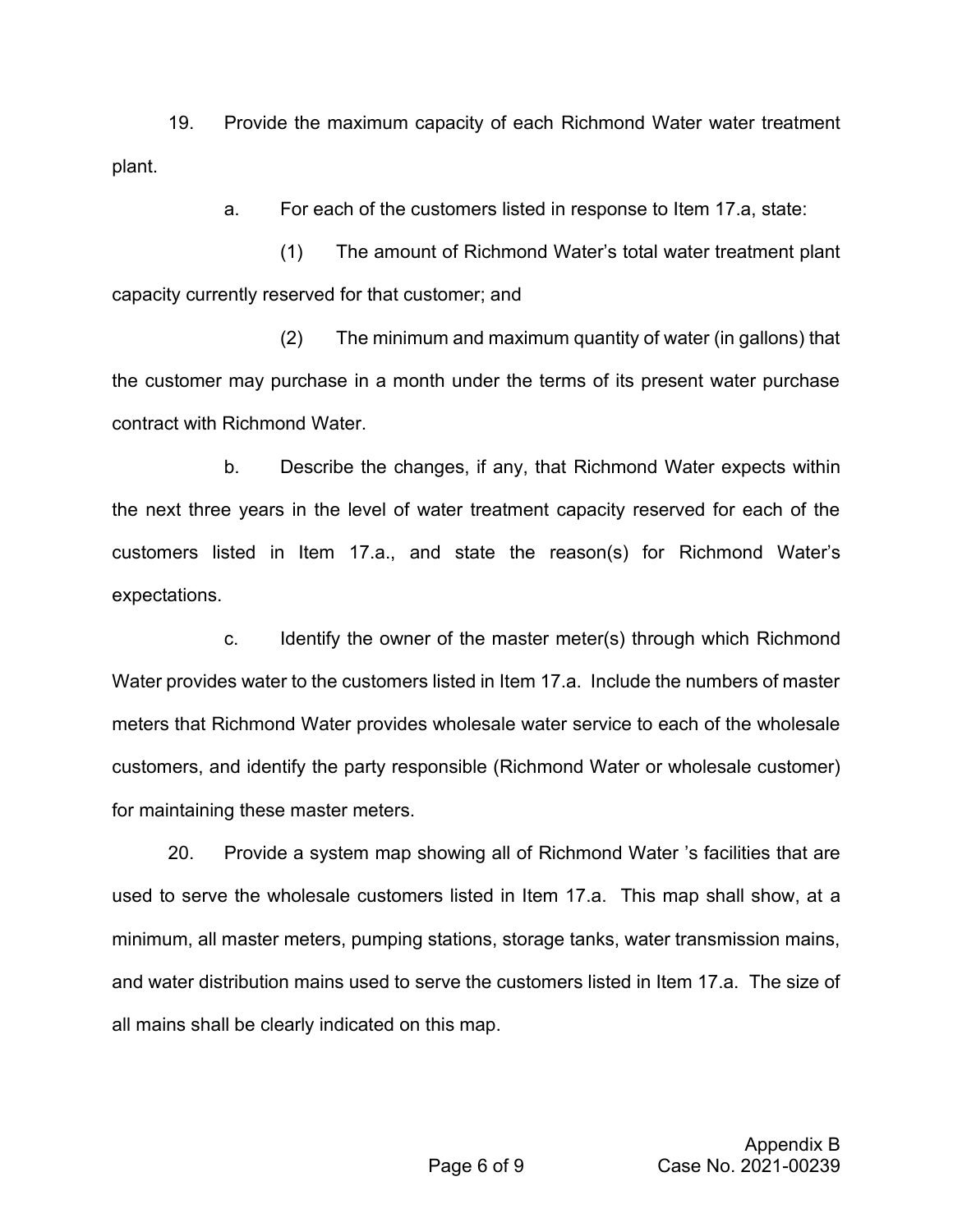21. Provide the portion, if any, of Richmond Water's water main(s) that serve the wholesale customers listed in Item 17.a and are gravity fed.

22. a. List Richmond Water's water sales (in gallons) for each month of the test year and for the previous 24 months for each of its wholesale customers and for its retail customers.

b. List the total amount billed by Richmond Water for water service for each month of the test year and the previous 24 months to each of its wholesale customers and to its retail customers.

23. Provide Richmond Water's current rate schedule for its retail customers and for each of its wholesale customers.

|                                     |             | Gallons for                      |
|-------------------------------------|-------------|----------------------------------|
|                                     | Gallons for | <b>Fiscal Year</b>               |
| <b>Richmond Water</b>               |             | Test Period Ending June 30, 2020 |
| <b>Plant Use</b>                    |             |                                  |
| Line Loss                           |             |                                  |
| <b>Retail Sales</b>                 |             |                                  |
| Sales to Kirksville Water           |             |                                  |
| <b>Sales to Madison District</b>    |             |                                  |
| Sales to Other Wholesale Customers  |             |                                  |
| <b>Total Produced and Purchased</b> |             |                                  |
| <b>Total Sold</b>                   |             |                                  |

24. Complete the table below:

25. State whether Richmond Water provides unmetered water service to any entities (e.g., service to municipal buildings, fire departments or protection services). For each type of unmetered service, estimate the percentage of the estimated unmetered gallons provided in the test year.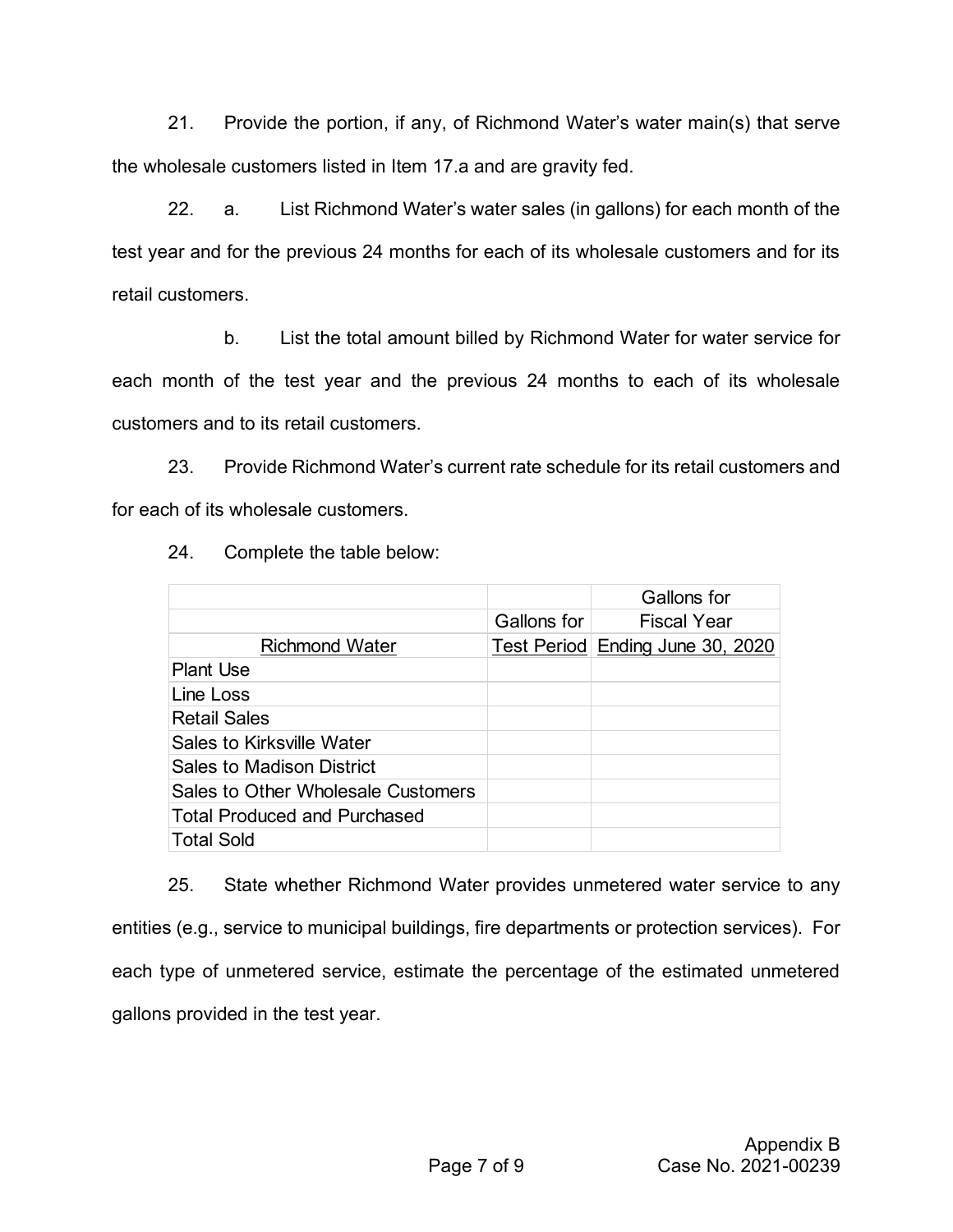26. Provide a copy of the cost of service study (COSS), if any, upon which the proposed rate is based in Excel spreadsheet format with all formulas, rows, and columns unprotected and fully accessible.

a. Identify the person who prepared the COSS, if any, upon which the proposed rate is based.

b. Provide the preparer's *curriculum vitae*.

c. List all cases before the Commission in which the preparer has submitted a COSS.

d. List all utilities (municipal or public) for which the preparer has prepared a COSS. For each utility, identify the type of utility service (water or sewer) for which the report was prepared.

27. If the proposed rate is not based upon a COSS, describe how Richmond Water determined the proposed wholesale rate and state who participated in the determination. Provide all supporting documentation for the proposed rate.

28. Provide the ordinance or resolution of the city council or similar governing body in which the proposed rate adjustment was approved.

29. Provide the minutes of each city council meeting in calendar years 2018- 2021 in which a proposed rate adjustment to Richmond Water's wholesale customers was discussed.

30. Provide a copy of all correspondence, electronic mail messages, or other written communications between Richmond Water and its wholesale customers since January 1, 2020, regarding revisions to Richmond Water's wholesale rates.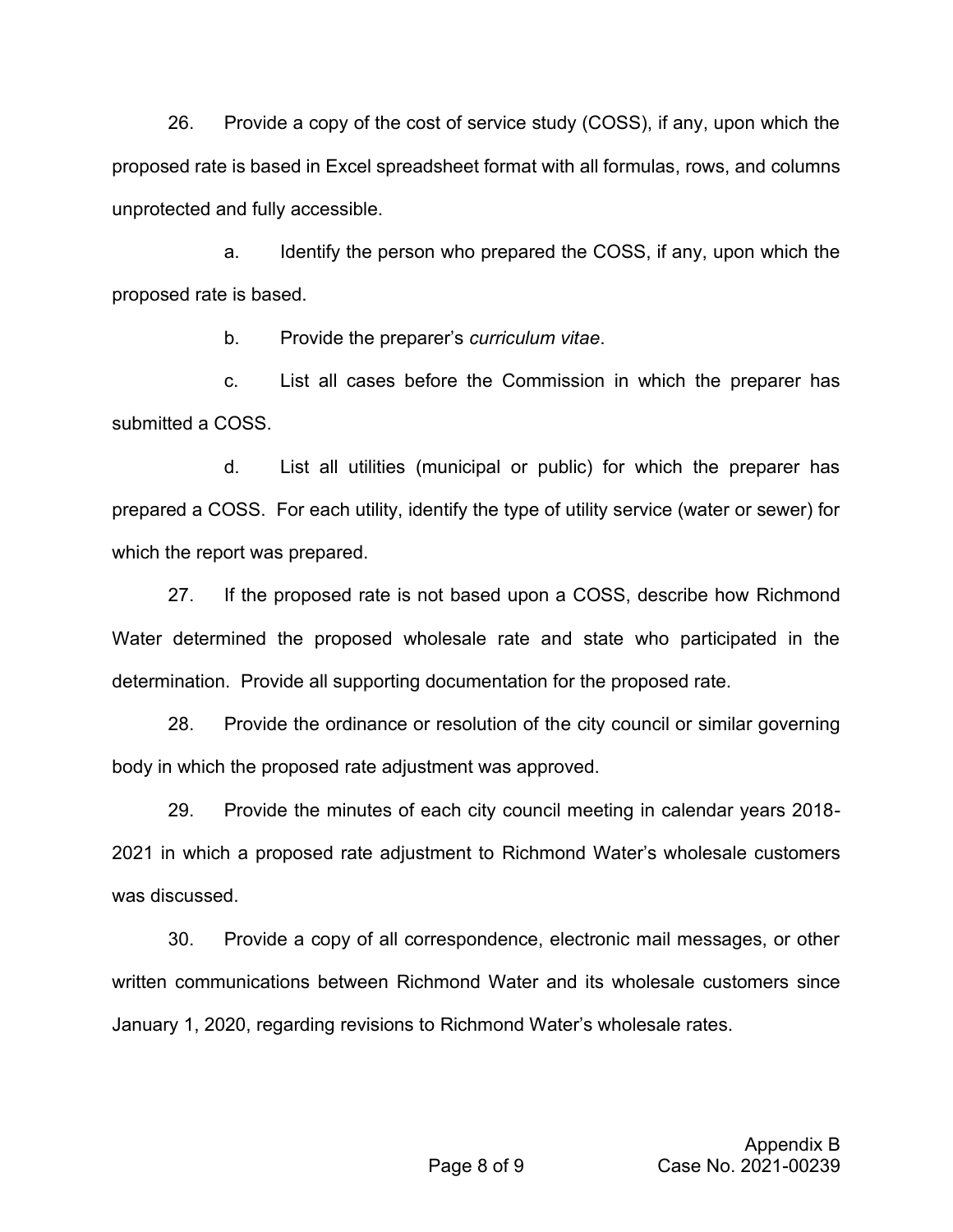31. Provide all contracts and amendments, if any, for water service between Richmond Water, Kirksville Water, and Madison District that have not been filed with the Commission.

32. State the annual effect of the proposed rate adjustment on Richmond Water's revenues from wholesale water service to each of its wholesale water service customers. Show all calculations made and state all assumptions used to derive this response. Provide this in Excel spreadsheet format with all formulas, rows, and columns unprotected and fully accessible.

33. Refer to the February 18, 2009 Amendment to Richmond Water's Contract for Service and Sale of Water with Kirksville Water. Also refer to the April 7, 2009 Amendment to Richmond Water's Contract for Service and Sale of Water with Madison District. Confirm that Richmond Water's contracts with Kirksville Water and Madison District were amended to state that the rates would be adjusted annually on July 1 to reflect Richmond Water's increase in costs for operation.

34. Refer to Richmond Water's May 25, 2021, response to Staff's Request for Information. Provide all supporting evidence that the Consumer Price Index for all consumer products is reflective of the costs incurred by Richmond Water.

35. Provide a detailed explanation why the contract amendments filed in 2009 for Kirksville Water and Madison District do not include a clause for increasing the wholesale rate by the Consumer Price Index as Richmond Water's basis for increasing the wholesale rates. Richmond Water's notice to the Commission stated this was the manner of increasing the rates to Kirksville Water and Madison District.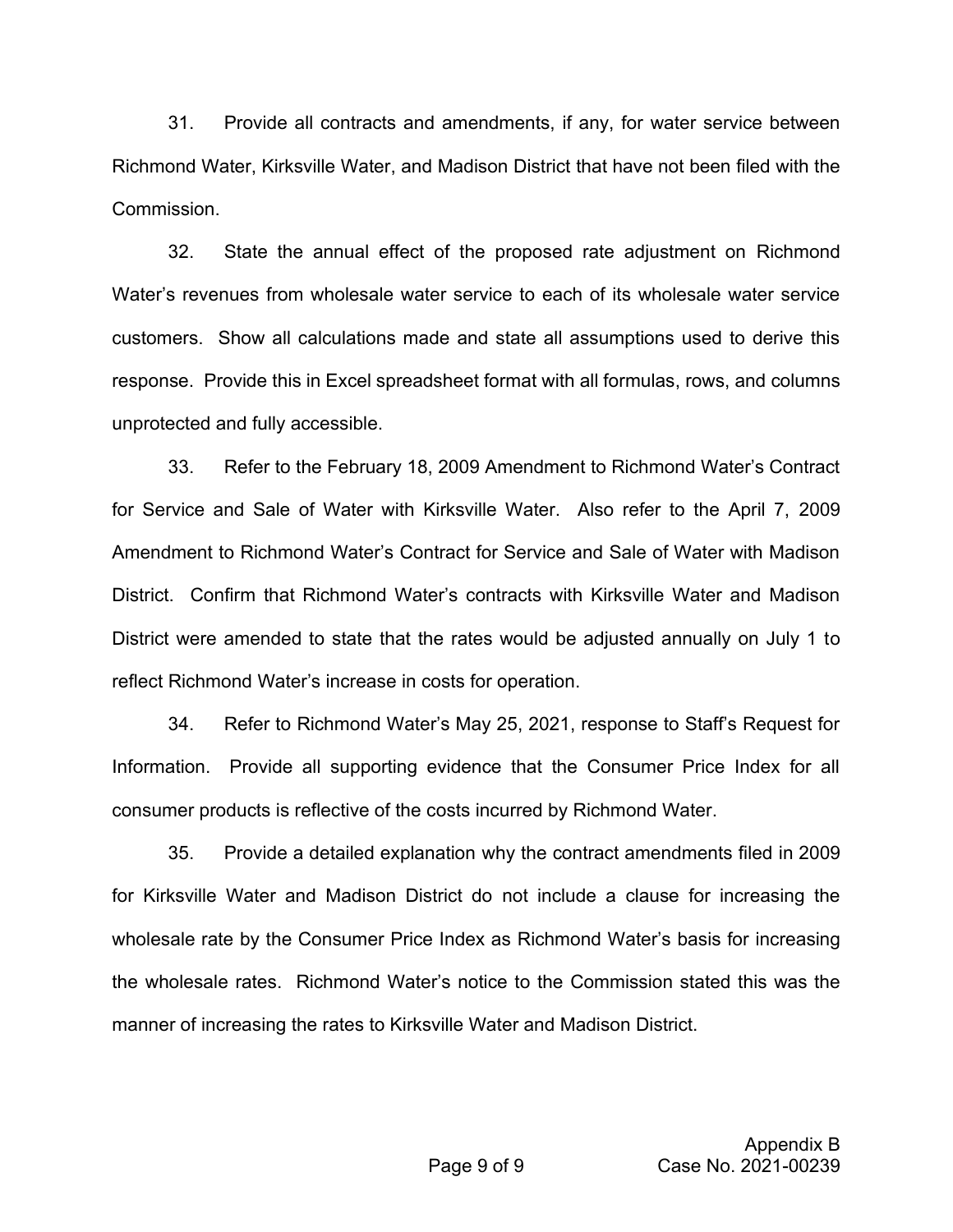# ATTACHMENT

## ATTACHMENT TO AN ORDER OF THE KENTUCKY PUBLIC SERVICE COMMISSION IN CASE NO. 2021-00239 DATED JUN 21 2021

ONE PAGE TO FOLLOW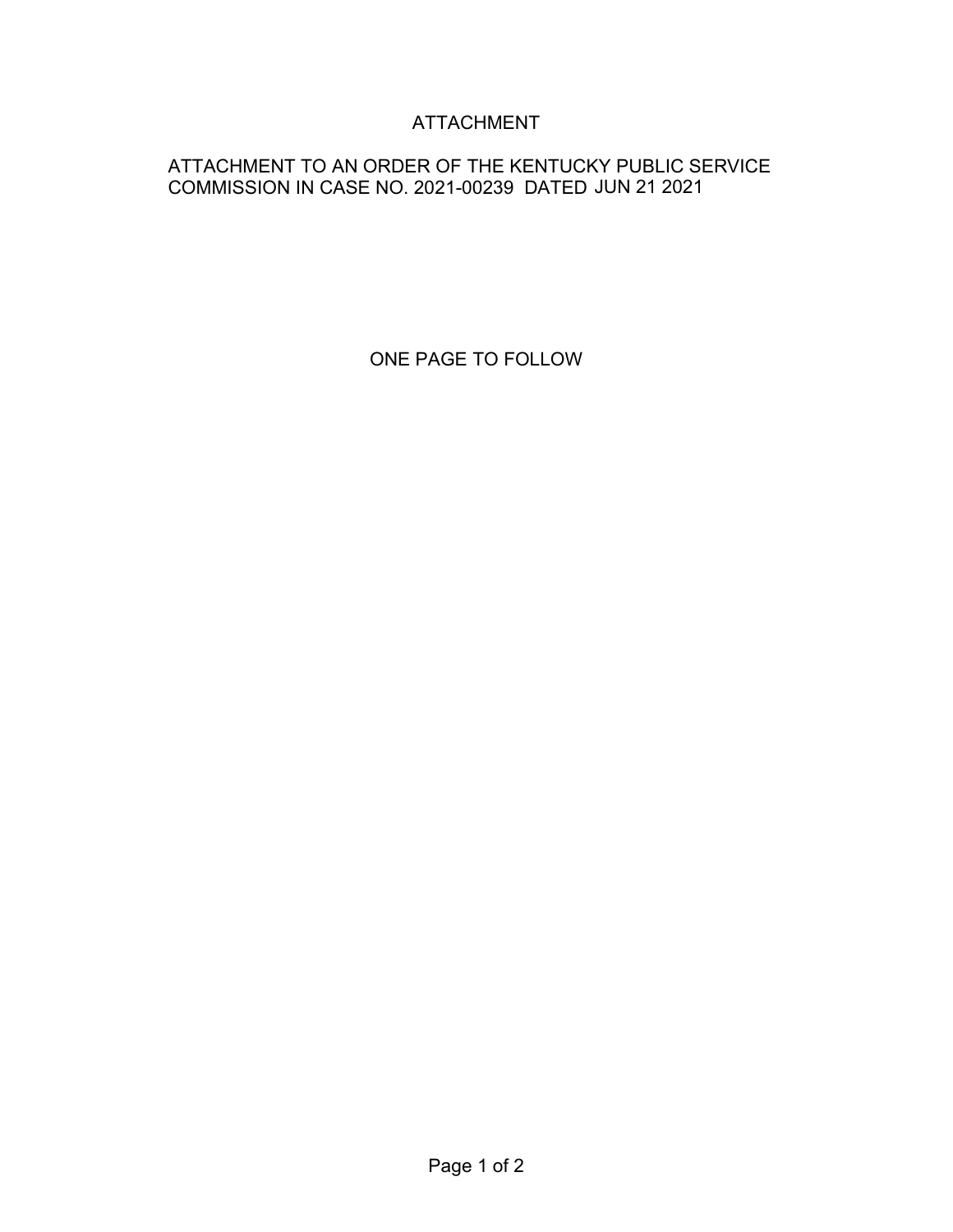#### **Hinton, Daniel E (PSC)**

**From:** Scott Althauser **Sent:** Tuesday, May 25, 2021 3:16 PM **To:** Hinton, Daniel E (PSC) **Subject:** RE: Richmond Utilities 2021 Tariff Rate Sheet

Mr. Hinton,

Sorry for the delayed response.

Our City of Richmond Ordinance and also the contracts with Madison County Utilities District and Kirksville Water Association allows for an annual CPI rate adjustment – the all consumer products CPI for 2020 was 1.2%.

**Thanks Scott** 

# Richmond () Utilities

Scott Althauser General Manager Richmond Utilities PO BOX 700 300 Hallie Irvine Street Richmond, KY 40476‐0700 859‐623‐2323 Ext 12 859‐624‐0805 fax

**From:** Hinton, Daniel E (PSC) [mailto:dehinton@ky.gov] **Sent:** Monday, May 24, 2021 2:40 PM **To:** Scott Althauser **Subject:** RE: Richmond Utilities 2021 Tariff Rate Sheet

Mr. Althauser:

What was the reason for the increase to the wholesale water rate and how was the 1.2% determined?

If you have any questions, please let me know.

Thanks.

Daniel